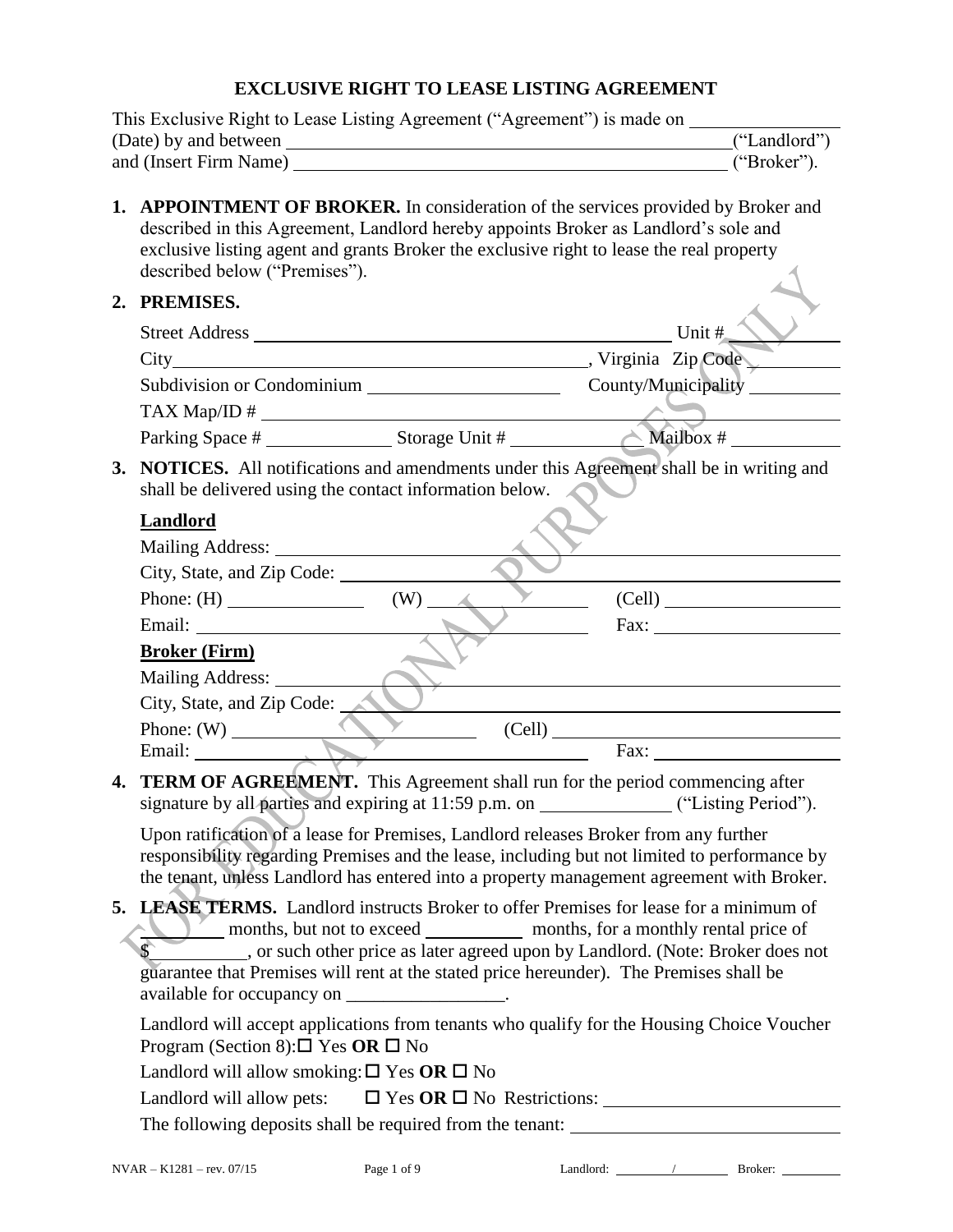Landlord agrees that Landlord and tenant shall sign a lease agreement enforceable in the Commonwealth of Virginia.

### **6. PROVIDED FIXTURES AND EQUIPMENT.**

#### **A. Personal Property and Fixtures.**

Landlord shall provide, as part of Premises: any built-in heating and central air conditioning equipment, plumbing and lighting fixtures, storm windows, storm doors, screens, installed wall-to-wall carpeting, exhaust fans, window shades, blinds, window treatment hardware, smoke and heat detectors, TV antennas, exterior trees and shrubs.

The items marked YES below are currently installed or offered (If more than one of an item shall be provided, the number of items is noted):

| Yes No # Items<br>0<br>п<br>$\Box$<br>□<br>$\Box$<br>0<br>$\Box$<br>$\Box$<br>$\Box$<br>$\Box$                                                                                                                                                                                                                                                                                                                                                                                                                                 | Alarm System<br><b>Built-in Microwave</b><br>$\qquad$ Ceiling Fan<br>Central Vacuum<br>Clothes Dryer<br>Clothes Washer<br>Cooktop<br>Dishwasher<br>Disposer<br>Electronic Air Filter | YesNo # Items<br>Freezer<br>□<br>□<br><b>Furnace Humidifier</b><br>$\Box$<br>$\Box$<br>$\Box$<br>$\Box$<br>Garage Opener<br>w/remote<br>$\Box$<br>$\Box$<br>$\Box$<br>$\Box$<br>Gas Log<br>Hot Tub, Equip & Cover<br>$\Box$<br>□<br>$\Box$<br>Intercom<br>$\Box$<br><b>Playground Equipment</b><br>$\Box$<br>$\Box$<br>Pool, Equip, & Cover<br>$\Box$<br>$\Box$<br>Refrigerator<br>$\Box$ $\Box$ | Items<br>YesNo#<br>$\Box$<br><b>Satellite Dish</b><br>Q<br><b>Storage Shed</b><br>□<br>□∖□∪<br><b>Stove or Range</b><br>0 D<br><b>Trash Compactor</b><br>◻<br>$\square$<br>Wall Oven<br>D<br>$\square_{--}$<br>Water Treatment System<br>$\Box$<br>Window A/C Unit<br>$\Box$<br>$\Box$<br>$\Box$<br>Window Fan<br>$\Box$<br>$\Box$<br><b>Window Treatments</b><br><b>Wood Stove</b><br>$\Box$ |  |
|--------------------------------------------------------------------------------------------------------------------------------------------------------------------------------------------------------------------------------------------------------------------------------------------------------------------------------------------------------------------------------------------------------------------------------------------------------------------------------------------------------------------------------|--------------------------------------------------------------------------------------------------------------------------------------------------------------------------------------|--------------------------------------------------------------------------------------------------------------------------------------------------------------------------------------------------------------------------------------------------------------------------------------------------------------------------------------------------------------------------------------------------|-----------------------------------------------------------------------------------------------------------------------------------------------------------------------------------------------------------------------------------------------------------------------------------------------------------------------------------------------------------------------------------------------|--|
| П<br>п                                                                                                                                                                                                                                                                                                                                                                                                                                                                                                                         | Fireplace Screen/Door<br>Other:<br><b>B.</b> As-Is Items.<br>systems:                                                                                                                | w/ice maker<br>$\Box$<br>$\Box$<br>Landlord will not warrant the condition or working order of the following items and/or                                                                                                                                                                                                                                                                        |                                                                                                                                                                                                                                                                                                                                                                                               |  |
|                                                                                                                                                                                                                                                                                                                                                                                                                                                                                                                                | C. Repair Deductible:                                                                                                                                                                |                                                                                                                                                                                                                                                                                                                                                                                                  |                                                                                                                                                                                                                                                                                                                                                                                               |  |
|                                                                                                                                                                                                                                                                                                                                                                                                                                                                                                                                |                                                                                                                                                                                      | 7. UTILITIES AND SERVICES. (Check all that apply)                                                                                                                                                                                                                                                                                                                                                |                                                                                                                                                                                                                                                                                                                                                                                               |  |
|                                                                                                                                                                                                                                                                                                                                                                                                                                                                                                                                |                                                                                                                                                                                      |                                                                                                                                                                                                                                                                                                                                                                                                  | Included in Rent?                                                                                                                                                                                                                                                                                                                                                                             |  |
| Water Supply: $\Box$ Public $\Box$ Private Well $\Box$ Community Well<br>Sewage Disposal: $\square$ Public $\square$ Septic # BR: ______<br>Type of Septic: $\Box$ Community $\Box$ Conventional $\Box$ Alternative $\Box$ Experimental<br>Hot Water: $\Box$ Oil $\Box$ Gas $\Box$ Electric $\Box$ Other<br>Number of Gallons $\Box$ $\Box$ Yes $\Box$ No<br>Air Conditioning: □ Oil □ Gas □ Elec. □ Heat Pump □ Other __ □ Zones _____ □ Yes□ No<br>Heating: □ Oil □ Gas □ Electric □ Heat Pump □ Other □ □ Zones □ □ Yes□ No |                                                                                                                                                                                      |                                                                                                                                                                                                                                                                                                                                                                                                  | $\Box$ Yes $\Box$ No                                                                                                                                                                                                                                                                                                                                                                          |  |
|                                                                                                                                                                                                                                                                                                                                                                                                                                                                                                                                |                                                                                                                                                                                      |                                                                                                                                                                                                                                                                                                                                                                                                  | $\Box$ Yes $\Box$ No                                                                                                                                                                                                                                                                                                                                                                          |  |
|                                                                                                                                                                                                                                                                                                                                                                                                                                                                                                                                |                                                                                                                                                                                      |                                                                                                                                                                                                                                                                                                                                                                                                  |                                                                                                                                                                                                                                                                                                                                                                                               |  |
|                                                                                                                                                                                                                                                                                                                                                                                                                                                                                                                                |                                                                                                                                                                                      |                                                                                                                                                                                                                                                                                                                                                                                                  |                                                                                                                                                                                                                                                                                                                                                                                               |  |
|                                                                                                                                                                                                                                                                                                                                                                                                                                                                                                                                |                                                                                                                                                                                      |                                                                                                                                                                                                                                                                                                                                                                                                  |                                                                                                                                                                                                                                                                                                                                                                                               |  |
|                                                                                                                                                                                                                                                                                                                                                                                                                                                                                                                                | Trash Removal/Recycling: $\square$ County/City $\square$ Private                                                                                                                     |                                                                                                                                                                                                                                                                                                                                                                                                  | $\Box$ Yes $\Box$ No                                                                                                                                                                                                                                                                                                                                                                          |  |
|                                                                                                                                                                                                                                                                                                                                                                                                                                                                                                                                |                                                                                                                                                                                      | 8. VIRGINIA RESIDENTIAL LANDLORD TENANT ACT. Landlord has ownership                                                                                                                                                                                                                                                                                                                              |                                                                                                                                                                                                                                                                                                                                                                                               |  |

interest in <u>residential leased properties in Virginia. Landlord's properties  $\Box$  are **OR**</u>  $\Box$  are not required to be covered under the Virginia Residential Landlord Tenant Act. If not required, Landlord  $\Box$  wishes OR  $\Box$  does not wish leases to be administered under this Act.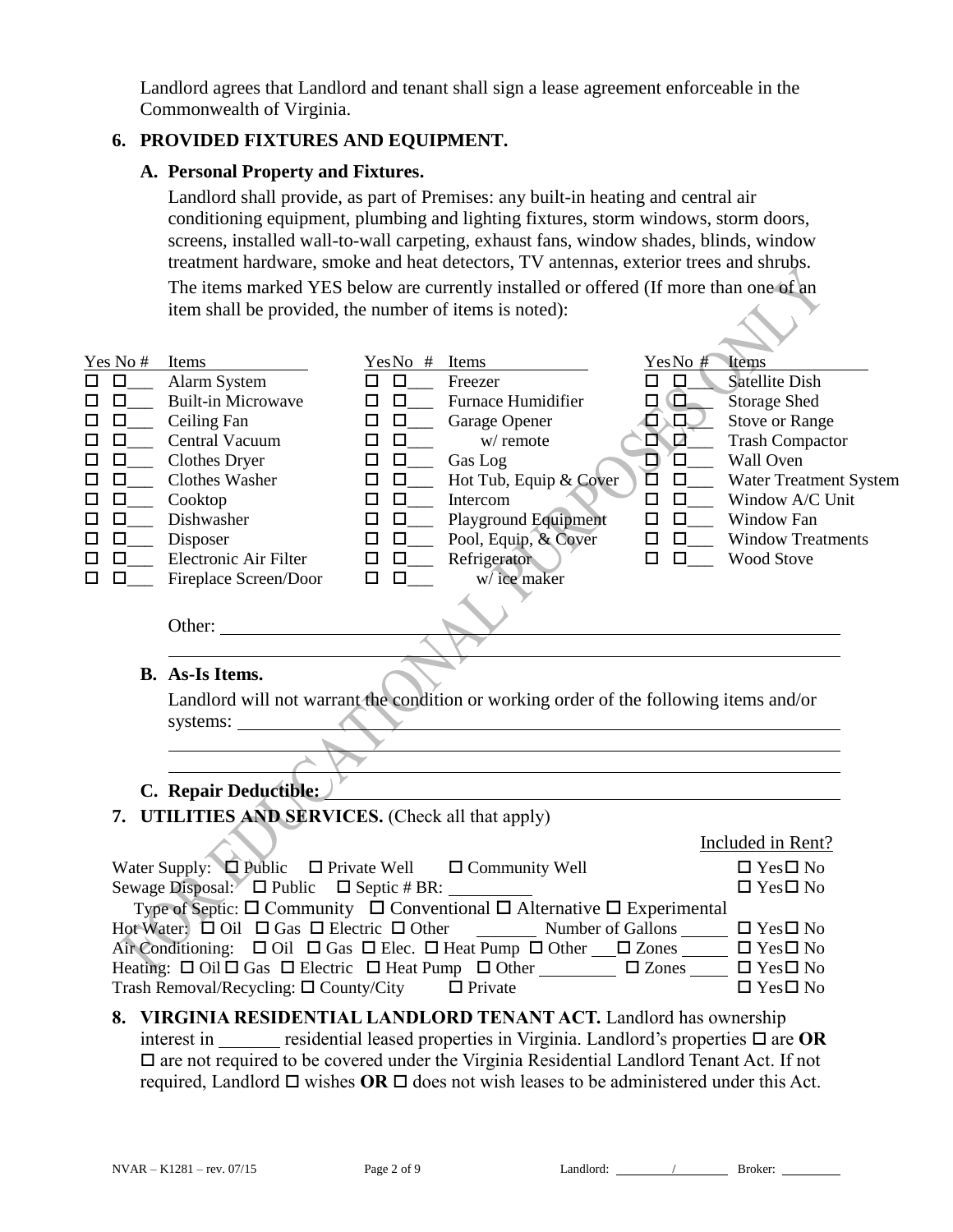- **9. BROKER DUTIES.** Broker shall perform, and Landlord hereby authorizes Broker to perform, the following duties. In performing these duties, Broker shall exercise ordinary care, comply with all applicable laws and regulations and treat all parties honestly.
	- **A.** Broker shall protect and promote the interests of Landlord and shall provide Landlord with services consistent with the standards of practice and competence that are reasonably expected of licensees engaged in the business of real estate brokerage. Landlord acknowledges that Broker is bound by the bylaws, policies and procedures, and rules and regulations governing the MLS, the Code of Ethics of the National Association of REALTORS®, the Code of Virginia and the Regional Rules and Regulations for the electronic lockbox system.
	- **B.** Broker shall use reasonable efforts and act diligently to seek tenants for Premises at the price and terms stated herein or otherwise acceptable to Landlord, to negotiate on behalf of Landlord, to establish strategies for accomplishing Landlord's objectives, to assist in satisfying Landlord's contractual obligations and to facilitate the consummation of the lease of Premises.
	- **C.** Broker shall market Premises, at Broker's discretion, including without limitation, description, interior and exterior photographs in appropriate advertising media, such as publications, mailings, brochures and internet sites; provided, however, Broker shall not be obligated to continue to market Premises after Landlord has accepted an application.
	- **D.** Broker shall present all written applications or counteroffers to and from Landlord, in a timely manner, even if Premises is already subject to an approved application, unless otherwise instructed by Landlord in writing.
	- **E.** Broker shall account, in a timely manner, for all money and property received in trust by Broker, in which Landlord has or may have an interest.
	- **F.** Broker shall show Premises during reasonable hours to prospective tenants and shall accompany or accommodate, as needed, other real estate licensees, their prospective tenants, inspectors, appraisers, exterminators and other parties necessary for showings and inspections of Premises, to facilitate and/or consummate the rental of Premises. Broker  $\Box$  shall **OR**  $\Box$  shall not install an electronic lockbox on Premises to allow access and showings by persons who are authorized to access Premises.
	- **G.** Broker  $\Box$  shall **OR**  $\Box$  shall not install "For Rent" signs on Premises, as permitted. Landlord is responsible for clearly marking the location of underground utilities, equipment or other items that may be damaged by the placement of the sign.

# **10. MARKETING/MLS/INTERNET ADVERTISING.**

**A.** Broker shall make a blanket unilateral offer of cooperation and compensation to other brokers in any multiple listing service ("MLS") that Broker deems appropriate. Broker shall disseminate information regarding Premises, including the entry date, listing price(s), final price and all terms, and expired or withdrawn status, by printed form and/or electronic computer service, which may include internet advertising, during and after the expiration of this Agreement.

Broker shall enter the listing information into the MLS database:

 $\Box$  Within 48 hours (excluding weekends and holidays) of commencement of Listing Period **OR** □ On or before:

- **B.** The parties agree and understand that internet advertising includes:
	- 1) Broker's internet website;
	- 2) The internet websites of licensed real estate salespersons or associate real estate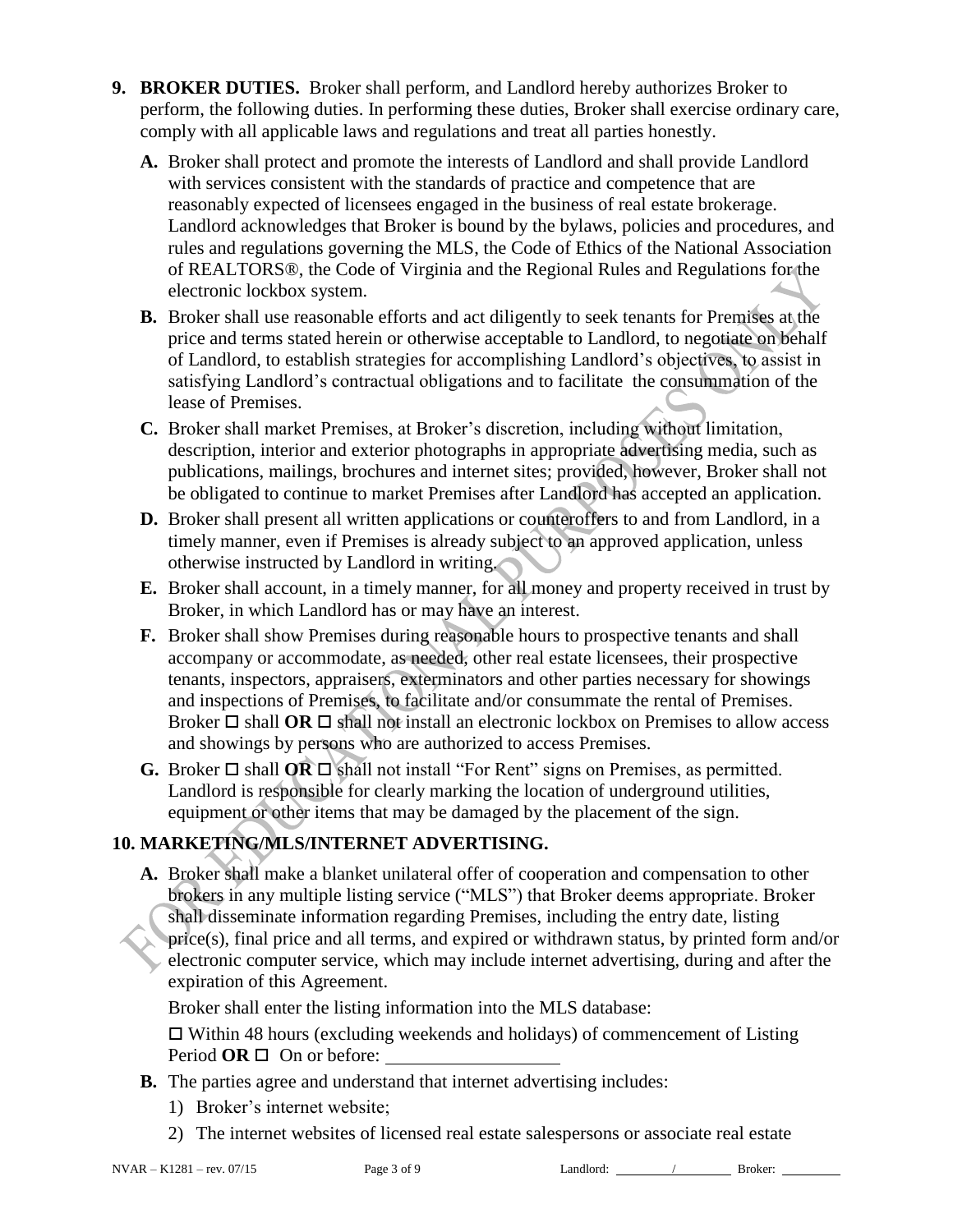brokers affiliated with Broker;

- 3) Any other internet websites in accordance with applicable MLS rules and regulations;
- 4) Printed media; and/or
- 5) Any available MLS program(s) that enable participants to display aggregated MLS active listing information on other such participants' and authorized users' public websites.
- **C.** Landlord agrees and understands that Broker has provided an opportunity to Landlord to opt-out of any of the following four provisions which govern the display of information on Virtual Office Websites (VOW) and that Broker is thus hereby authorized by Landlord to submit and market Premises as follows.

### **PART I:**

 $\Box$  Landlord authorizes **OR**  $\Box$  Landlord does not authorize Broker to submit and market Premises by and through the display on any internet websites.

### **If Landlord selects the second option, consumers who conduct searches for listings on the internet will not see the corresponding information about Premises in response to a search.**

### **PART II:**

- $\Box$  Landlord authorizes **OR**  $\Box$  Landlord does not authorize the display of Premises address on any internet website.
- **PART III:**
	- $\Box$  Landlord authorizes **OR**  $\Box$  Landlord does not authorize the display of unedited comments or reviews of Premises (or display a hyperlink to such comments or reviews) on MLS participants' internet websites.

### **PART IV:**

- $\Box$  Landlord authorizes **OR**  $\Box$  Landlord does not authorize the display of an automated estimate of the market value of Premises (or a hyperlink to such estimate) on MLS participants' internet websites.
- **D.** During the term of this Agreement, Landlord may, by written notice to Broker, authorize Broker to enable or disable use of any feature as described in 10.C. above. Broker agrees to update the MLS database accordingly.
- **E.**  $\Box$  Seller authorizes **OR**  $\Box$  Seller does not authorize Broker to conduct pre-marketing activities in accordance with the attached addendum.

## **11. TYPES OF REAL ESTATE REPRESENTATION - DISCLOSURE AND INFORMED CONSENT.**

Landlord representation occurs by virtue of this Agreement with Landlord's contract to use Broker's services and may also include any cooperating brokers who act on behalf of Landlord as subagent of Broker. (Note: Broker may assist a tenant or prospective tenant by performing ministerial acts that are not inconsistent with Broker's duties as Landlord's listing agent under this Agreement.)

**Tenant representation** occurs when tenants contract to use the services of their own broker (known as a tenant representative) to act on their behalf.

**Designated representation** occurs when a tenant and landlord in one transaction are represented by different sales associate(s) affiliated with the same broker. Each of these sales associates, known as a designated representative, represents fully the interests of a different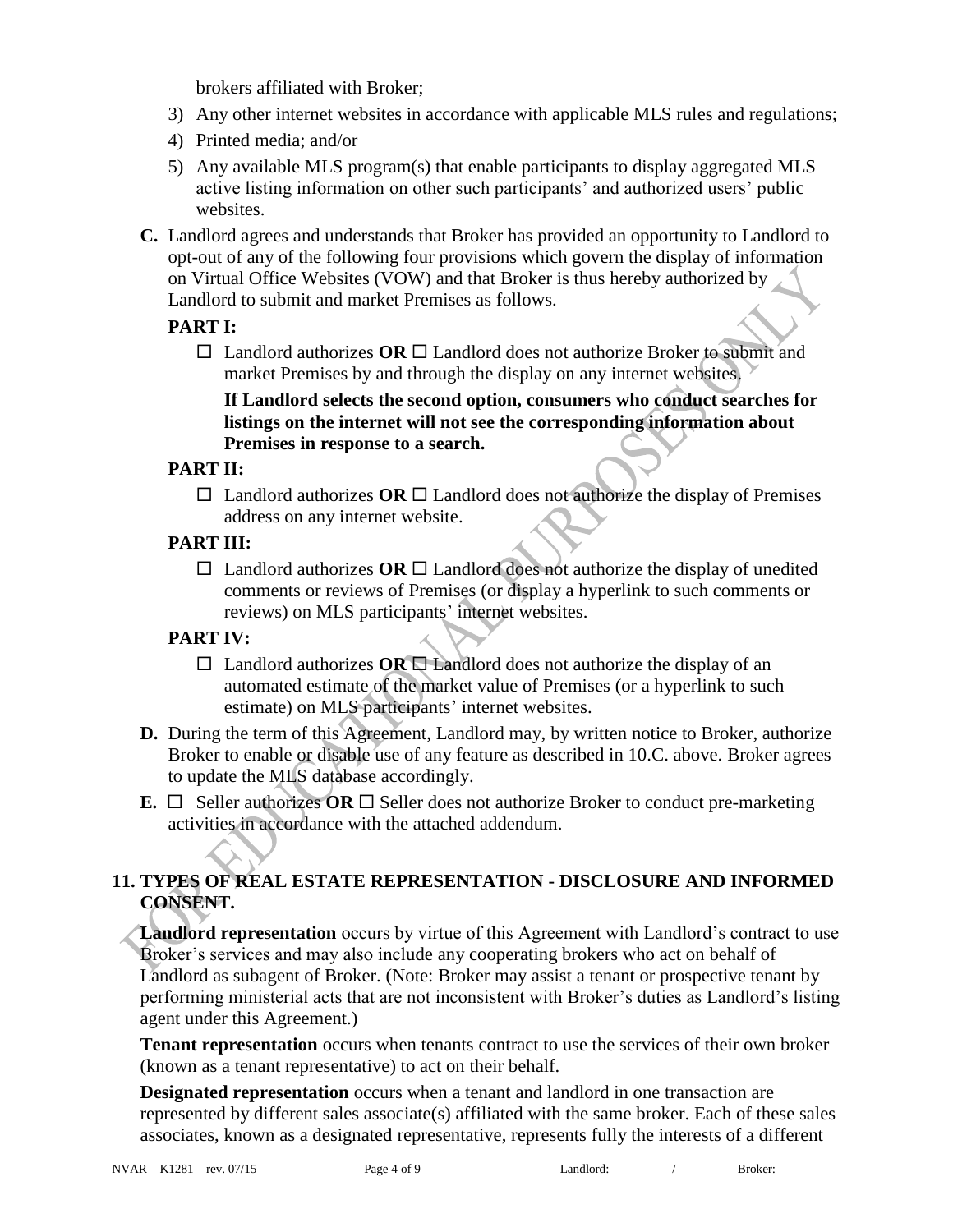client in the same transaction. Designated representatives are not dual representatives if each represents only the tenant or only the landlord in a specific real estate transaction. In the event of designated representatives, each representative shall be bound by client confidentiality requirements, set forth in the CONFIDENTIAL INFORMATION paragraph. The broker remains a dual representative.

 Landlord does not consent to designated representation thus Landlord does not allow Premises to be shown to a tenant represented by this Broker through another designated representative associated with the firm **OR**

 $\Box$  Landlord consents to designated representation and allows Premises to be shown to a tenant represented by this Broker through another designated representative associated with the firm.

**Dual representation** occurs when the same broker and the same leasing associate represent both the tenant and landlord in one transaction. In the event of dual representation, the broker shall be bound by confidentiality requirements for each client, set forth in the CONFIDENTIAL INFORMATION paragraph.

 Landlord does not consent to dual representation thus Landlord does not allow Premises to be shown to a tenant represented by this Broker through the same representative **OR**

 Landlord consents to dual representation and consents to allow Premises to be shown to a tenant represented by this Broker through the same representative.

**An additional disclosure is required before designated or dual representation is to occur for a specific transaction.**

Broker will notify other real estate licensees via the MLS of whether Landlord consents to designated representation and/or dual representation.

### **12. BROKER COMPENSATION.**

**A. Payment.** Landlord shall pay Broker in cash total compensation of

("Compensation") if, during the term of this Agreement, anyone produces a tenant ready, willing and able to lease Premises. Compensation is also earned if, within days after the expiration or termination of this Agreement, an application is accepted with a ready, willing, and able tenant to whom Premises had been shown during the term of this Agreement; provided, however, that Compensation need not be paid if the Premises are listed with another real estate company.

**B. Leasing Broker.** Broker shall offer a portion of Compensation to a cooperating broker as indicated:

| <b>Tenant Agency Compensation:</b> |  |
|------------------------------------|--|
|                                    |  |

Other Compensation: *Note: Compensation may* 

*be shown by a percentage of the monthly lease price, a definite dollar amount or "N" for no compensation.*

*Broker's compensation and the sharing of compensation between brokers are not fixed, controlled, recommended or suggested by any multiple listing service or Association of REALTORS® .*

**C. Retainer Fee.** Broker acknowledges receipt of a retainer fee in the amount of which  $\Box$  shall **OR**  $\Box$  shall not be subtracted from Compensation. The retainer is non-refundable and is earned when paid.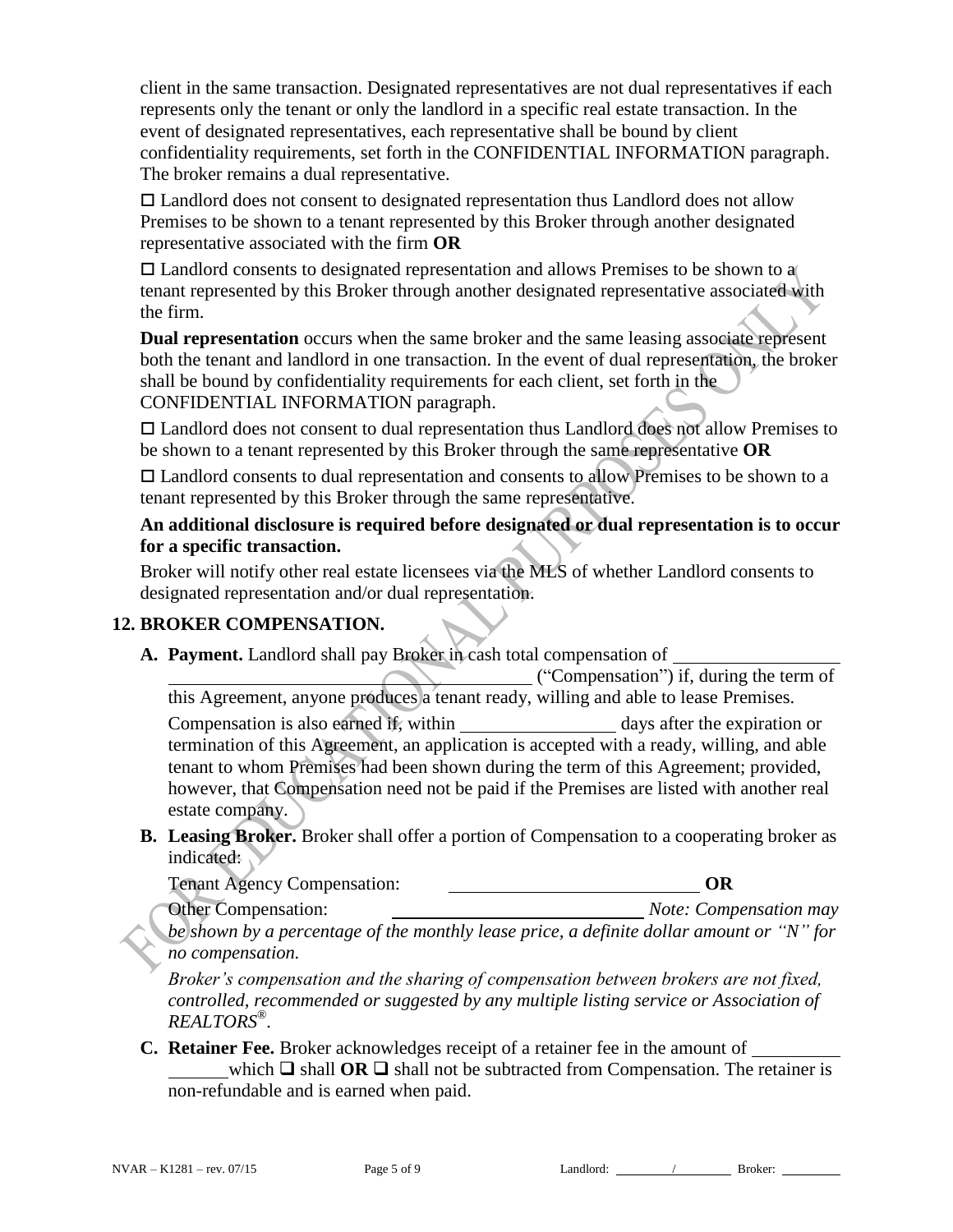- **D. Early Termination.** In the event Landlord wishes to terminate this Agreement prior to the end of Listing Period, without good cause, Landlord shall pay Broker before Broker's execution of a written release.
- **E. Purchase By Tenant.** If a tenant purchases Premises during tenant's occupancy of Premises or within \_\_\_\_\_\_ days of vacating Premises, Landlord agrees to pay Broker compensation of in cash at settlement.
- **13. CONFIDENTIAL INFORMATION.** Broker shall maintain the confidentiality of all personal and financial information and other matters identified as confidential by the client which were obtained by Broker during the brokerage relationship, unless the client consents in writing to the release of such information or as otherwise provided by law. The obligation of Broker to preserve confidential information continues after termination of the brokerage relationship. Information concerning material adverse facts about Premises is not considered confidential information.
- **14. AUTHORIZATION TO DISCLOSE OTHER APPLICATIONS.** In response to inquiries from tenants or cooperating brokers, Broker may not disclose, without Landlord's authorization, the existence of other written offers on Premises. If Landlord does give such authorization, Landlord acknowledges that Broker and leasing associate(s) must disclose whether the offers were obtained by the listing agent, another member of the listing Broker's firm, or by a cooperating broker.

Landlord  $\Box$  does **OR**  $\Box$  does not authorize Broker and sales associate to disclose such information to tenants or cooperating brokers.

**15. COMPLIANCE WITH FAIR HOUSING LAWS.** Premises shall be shown and made available without regard to race, color, religion, sex, handicap, familial status or national origin as well as all classes protected by the laws of the United States, the Commonwealth of Virginia and applicable local jurisdictions, or by the REALTOR® Code of Ethics.

## **16. RELOCATION PROGRAM.**

Landlord is participating in any type of relocation program:  $\Box$  Yes  $OR \Box$  No.

If "Yes":  $(a)$  the program is named:

| <b>Contact Name</b>           | <b>Contact Information</b> | and |
|-------------------------------|----------------------------|-----|
| (b) terms of the program are: |                            |     |
|                               |                            |     |

If "No" or if Landlord has failed to list a specific relocation program, then Broker shall have no obligation to cooperate with or compensate any undisclosed program.

**17. CONDOMINIUM OR PROPERTY ASSOCIATION.** In the event that there is a condominium or property owners' association for the Premises, Landlord agrees to provide  $\Box$  to Broker at the commencement of Agreement **OR**  $\Box$  to the tenant prior to lease execution copies of current rules & regulations pertaining to Premises. This package shall be provided  $\Box$  at Landlord's cost **OR**  $\Box$  at the tenant's cost. Fees in addition to regular monthly charges are:  $\square$  Move-In  $\square$  Parking  $\square$  Pool  $\square$  Tennis  $\square$  Other

Landlord is responsible for all association dues and fees. Landlord represents that Landlord  $\Box$  is **OR**  $\Box$  is not current on all association dues and/or special assessments.

 $NVAR - K1281 - rev. 07/15$  Page 6 of 9 Landlord:  $\frac{\ }{\ }$  Broker: **18. LEAD-BASED PAINT DISCLOSURE.** Landlord represents that the residential dwelling(s) at Premises  $\Box$  were OR  $\Box$  were not constructed before 1978. If the dwelling(s) were constructed before 1978, Landlord is subject to Federal law concerning disclosure of the possible presence of lead-based paint at Premises, and Landlord acknowledges that Broker has informed Landlord of Landlord's obligations under the law. If the dwelling(s) were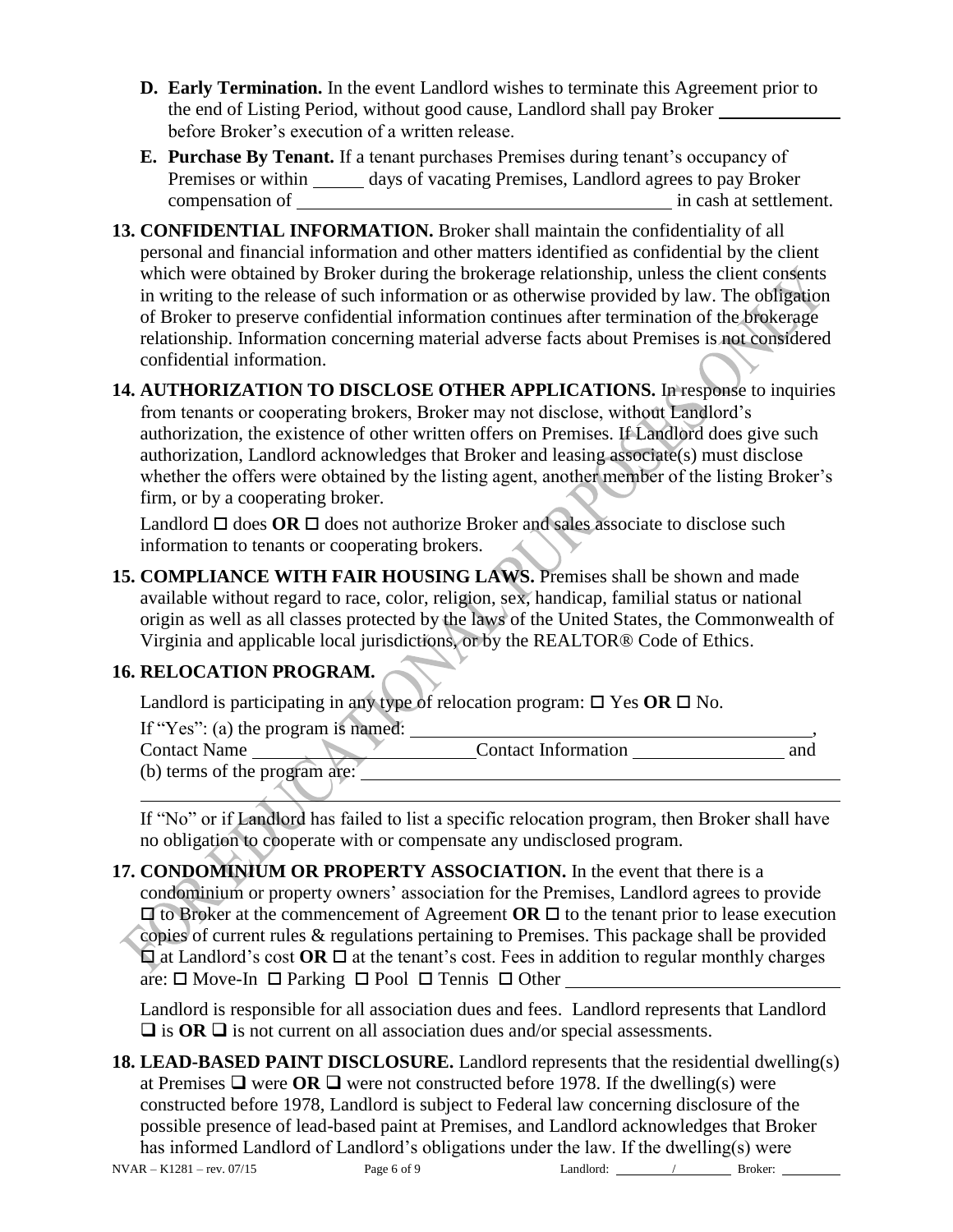constructed before 1978, unless exempt under 42 U.S.C. 4852(d), Landlord has completed and provided to Broker the form, "Rental: Disclosure And Acknowledgment Of Information On Lead-Based Paint And/Or Lead-Based Paint Hazards" or equivalent form.

**19. CURRENT LIENS.** Landlord represents to Broker that the below information is true and complete to the best of Landlord's information, knowledge and belief:

*Check all that are applicable:*

- **A.**  $\Box$  Premises are not encumbered by any mortgage or deed of trust (*if box is checked, skip to item D*).
- **B.**  $\Box$  Landlord is current on all payments for all loans secured by Premises.
- **C.**  $\Box$  Landlord is not in default and has not received any notice(s) from the holder(s) of any loan secured by Premises, or from any other lien holder of any kind, regarding a default under any loan, threatened foreclosure, notice of foreclosure, or the filing of foreclosure.
- **D.** □ There are no liens secured against Premises for Federal, State or local income taxes; unpaid real property taxes; or unpaid condominium or homeowners' association fees.
- **E.**  $\Box$  There are no judgments against Landlord (including each owner for jointly held property). Landlord has no knowledge of any matter that might result in a judgment that may potentially affect Premises.
- **F.**  $\Box$  Landlord has not filed for bankruptcy protection under Federal law and is not contemplating doing so during the term of this Agreement, or subsequent Lease Term.

During the term of this Agreement, should any change occur with respect to answers A through F above, Landlord shall immediately notify Broker and Leasing Associate/Listing Agent, in writing, of such change.

#### **20. MISCELLANEOUS PROVISIONS.**

### **A. Landlord Representations and Warranties.**

Landlord is aware that Landlord may be responsible for failing to disclose information and/or misrepresenting the condition of Premises. Landlord warrants that:

- 1) Landlord is not a party to a listing agreement with another broker for the sale, exchange or lease of Premises.
- 2) No person or entity has the right to purchase, lease or acquire Premises, by virtue of an option, right of first refusal or otherwise.
- 3) Landlord  $\Box$  is **OR**  $\Box$  is not a licensed (active/inactive) real estate agent/broker.
- 4) Landlord  $\Box$  has **OR**  $\Box$  has no knowledge of the existence, removal or abandonment of any underground storage tank on Premises.
- 5) Premises  $\Box$  are **OR**  $\Box$  are not currently tenant-occupied.
- **B. Access to Premises.** Landlord shall provide keys to Broker for access to Premises to facilitate Broker's duties under this Agreement. If Premises are currently tenantoccupied, Landlord shall provide Broker with any current lease documents and contact information for current tenant, and shall use best efforts to obtain the full cooperation of current tenants, in connection with showings and inspections of Premises.

### **C. Landlord Assumption of Risk.**

1) Landlord retains full responsibility for Premises, including all utilities, maintenance, physical security and liability during the term of this Agreement. Landlord is advised to take all precautions for safekeeping of valuables and to maintain appropriate property and liability insurance through Landlord's own insurance company.

NVAR – K1281 – rev. 07/15 Page 7 of 9 Landlord: / Broker: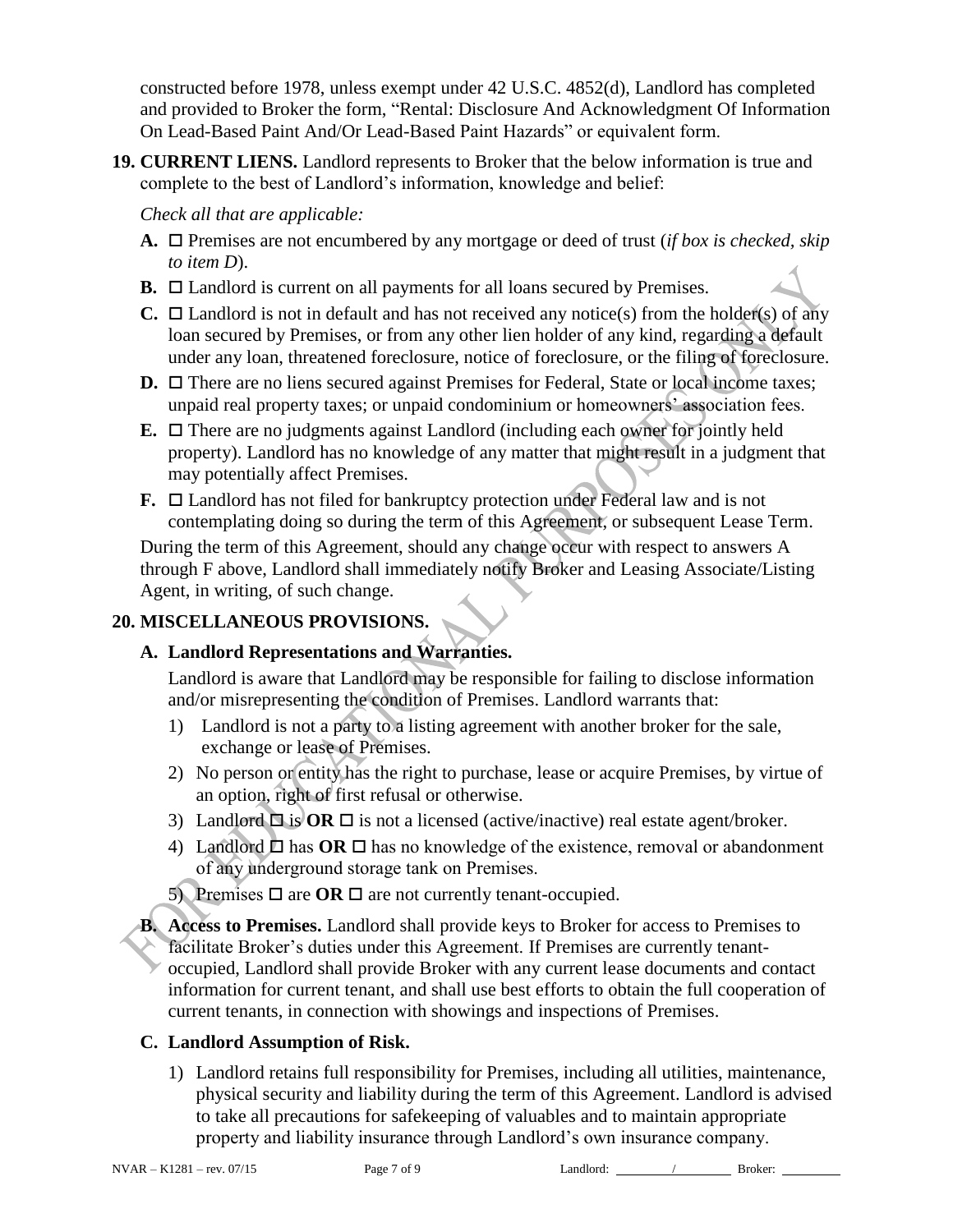Broker is not responsible for the security of Premises or for inspecting Premises on any periodic basis. If Premises are or become vacant during the Listing Period, Landlord is advised to notify Landlord's homeowner's insurance company and request a "Vacancy Clause" to cover Premises.

- 2) In consideration of the use of Broker's services and facilities and of the facilities of any Multiple Listing Service, Landlord and Landlord's heirs and assigns hereby release Broker, Broker's designated agents, sub-agents, sales associates and employees, any Multiple Listing Service and the Directors, Officers and employees thereof, including officials of any parent Association of REALTORS®, except for malfeasance on the part of such parties, from any liability to Landlord for vandalism, theft or damage of any nature whatsoever to Premises or its contents that occurs during the Listing Period. Landlord waives any and all rights, claims and causes of actions against them and holds them harmless for any property damage or personal injury arising from the use or access to Premises by any persons during the Listing Period.
- **D. Appropriate Professional Advice.** Broker can counsel on real estate matters, but if Landlord desires legal advice, Landlord is advised to seek legal counsel. Landlord is advised further to seek appropriate professional advice concerning, but not limited to, property or tax and insurance matters.
- **E. Service Provider Referrals.** Broker or one of Broker's sales associates may refer a service provider to assist Landlord in this transaction. This referral is not an endorsement, guarantee or warranty as to the quality, cost and/or timeliness of the services to be provided. Landlord is advised to independently investigate all options for service providers and consider whether any service provider will work effectively with Landlord. Landlord is free to reject any referred service provider for any or no reason.
- **F. Subsequent Offers After Application Acceptance**. After a rental application has been accepted for Premises, Broker recommends Landlord obtain the advice of legal counsel prior to acceptance of any subsequent application to rent.
- **G. Governing Law.** The laws of Virginia shall govern the validity, interpretation and enforcement of this Agreement.
- **H. Binding Agreement**. This Agreement, unless amended in writing by the parties, contains the final and entire agreement and the parties will not be bound by any terms, conditions, oral statements, warranties or representations not herein contained.
- **21. ATTORNEY'S FEES.** If any Party breaches this Agreement and a non-breaching Party retains legal counsel to enforce its rights hereunder, the non-breaching Party shall be entitled to recover against the breaching Party, in addition to any other damages recoverable against any breaching Party, all of its reasonable Legal Expenses incurred in enforcing its right under this Agreement, whether or not suit is filed, and in obtaining, enforcing and/or defending any judgment related thereto. Should any tribunal of competent jurisdiction determine that more than one Party to the dispute has breached this Agreement, then all such breaching Parties shall bear their own costs, unless the tribunal determines that one or more of the Parties is a "Substantially Prevailing Party", in which case any such Substantially Prevailing Party shall be entitled to recover from any of the breaching Parties, in addition to any other damages recoverable against any breaching Party, all of its reasonable Legal Expenses incurred in enforcing its rights under this Agreement, whether or not suit is filed, and in obtaining, enforcing and/or defending any judgment related thereto. "Party" as used in this paragraph includes any third party beneficiary identified herein. "Legal Expenses" as used in this